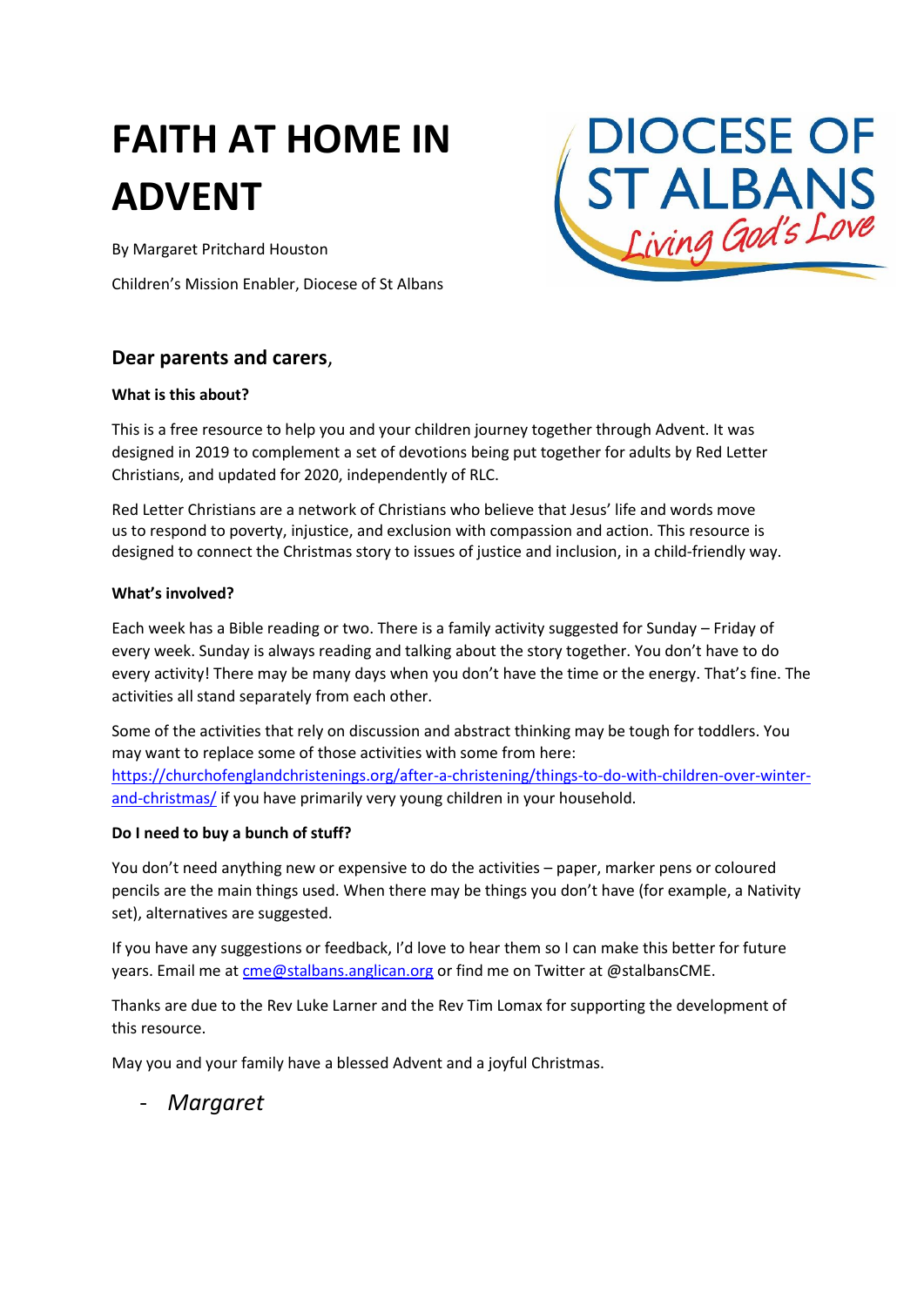### **Week One: Longing/expectation**

### **FIRST SUNDAY OF ADVENT (November 29th):**

Read Luke 1:26-56 together.

In the sixth month the angel Gabriel was sent by God to a town in Galilee called Nazareth, to a virgin engaged to a man whose name was Joseph, of the house of David. The virgin's name was Mary. And he came to her and said, "Greetings, favoured one! The Lord is with you." But she was much perplexed by his words and pondered what sort of greeting this might be.

The angel said to her, "Do not be afraid, Mary, for you have found favour with God. And now, you will conceive in your womb and bear a son, and you will name him Jesus. He will be great, and will be called the Son of the Most High, and the Lord God will give to him the throne of his ancestor David. He will reign over the house of Jacob forever, and of his kingdom there will be no end."

Mary said to the angel, "How can this be, since I am a virgin?" The angel said to her, "The Holy Spirit will come upon you, and the power of the Most High will overshadow you; therefore the child to be born will be holy; he will be called Son of God. And now, your relative Elizabeth in her old age has also conceived a son; and this is the sixth month for her who was said to be barren. For nothing will be impossible with God." Then Mary said, "Here am I, the servant of the Lord; let it be with me according to your word." Then the angel departed from her.

# Mary Visits Elizabeth

In those days Mary set out and went with haste to a Judean town in the hill country, where she entered the house of Zechariah and greeted Elizabeth. When Elizabeth heard Mary's greeting, the child leaped in her womb. And Elizabeth was filled with the Holy Spirit and exclaimed with a loud cry, "Blessed are you among women, and blessed is the fruit of your womb. And why has this happened to me, that the mother of my Lord comes to me? For as soon as I heard the sound of your greeting, the child in my womb leaped for joy. And blessed is she who believed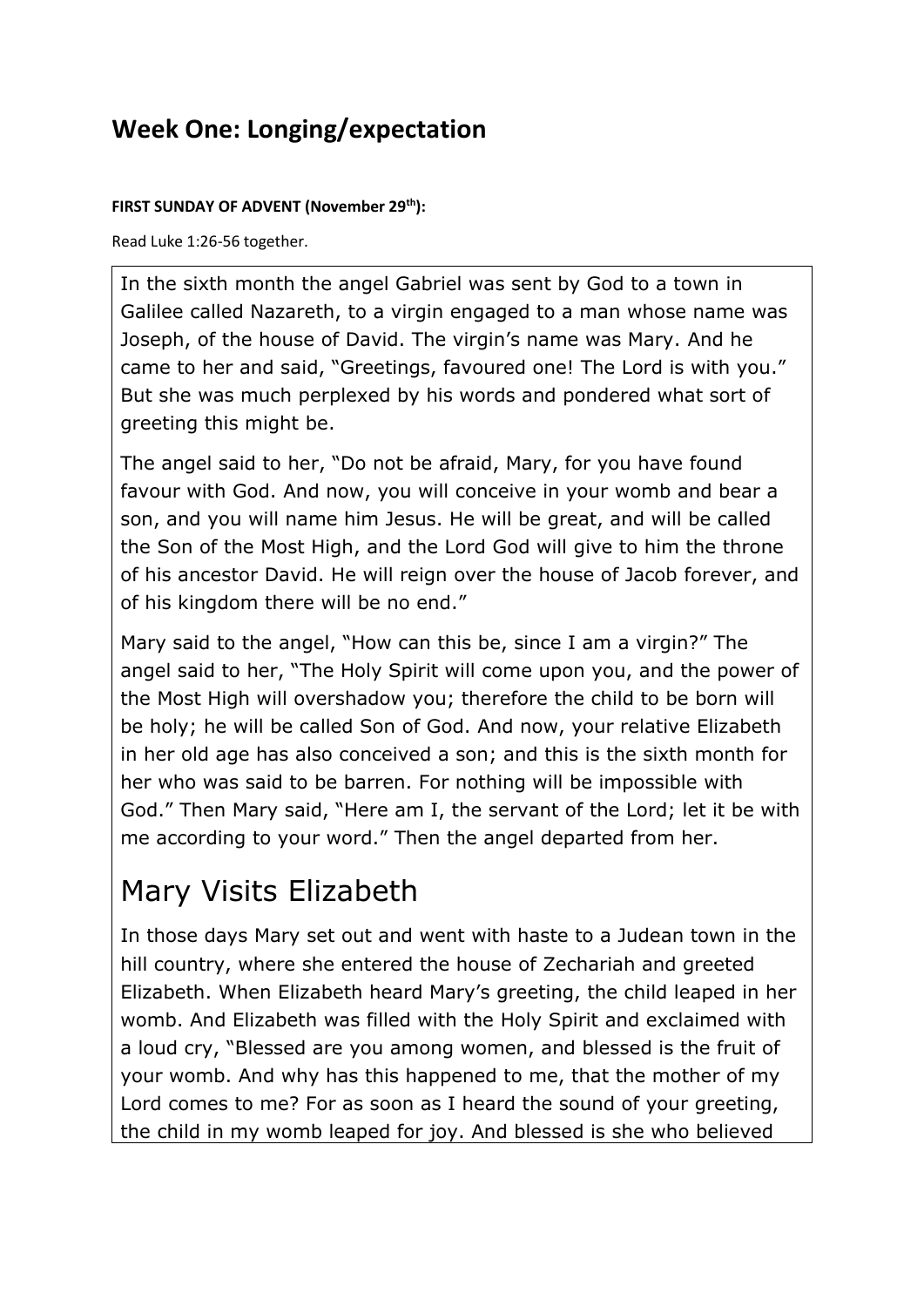that there would be a fulfillment of what was spoken to her by the Lord."

# Mary's Song of Praise

And Mary said,

"My soul magnifies the Lord, and my spirit rejoices in God my Saviour, for he has looked with favour on the lowliness of his servant. Surely, from now on all generations will call me blessed; for the Mighty One has done great things for me, and holy is his name. His mercy is for those who fear him from generation to generation. He has shown strength with his arm; he has scattered the proud in the thoughts of their hearts. He has brought down the powerful from their thrones, and lifted up the lowly; he has filled the hungry with good things, and sent the rich away empty. He has helped his servant Israel, in remembrance of his mercy, according to the promise he made to our ancestors, to Abraham and to his descendants forever."

And Mary remained with her about three months and then returned to her home.

Ask the following questions and allow anyone who wants to to share an answer (there are no right or wrong answers).

*I wonder what your favourite part of that story was.*

*I wonder what the most important part of that story was.*

*I wonder why Mary sang that song.*

*I wonder how Mary felt when the angel came.*

*I wonder why Mary said yes.*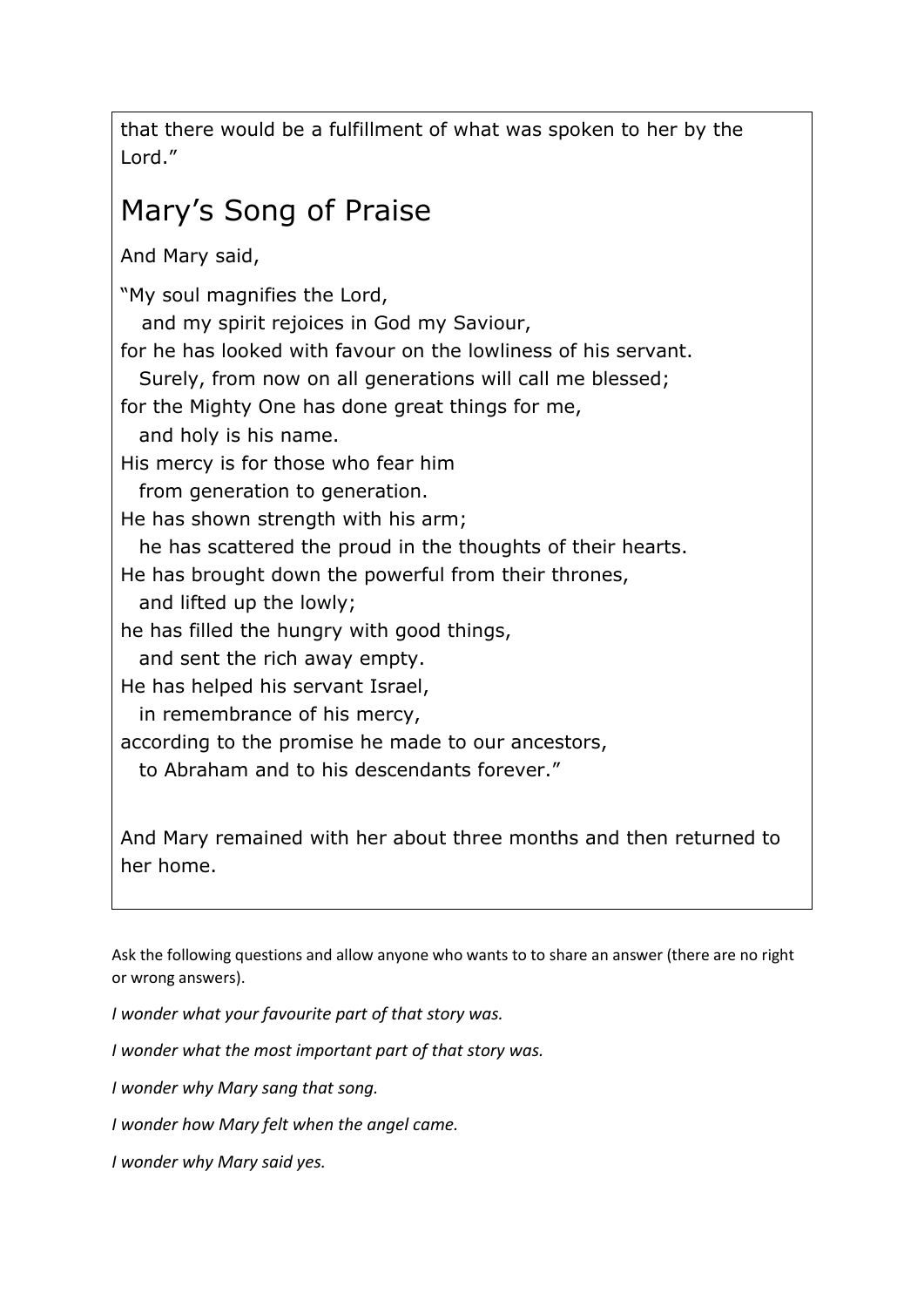**MONDAY**: Take one piece of paper for each member of the family. As a family, make a list of everything in the world that's hard or sad or scary. Write some of these things on each piece of paper. Then, turn the paper over, hand one paper to each person, and draw what you think God wants the world to be like (you can add words to your picture if you want). Finish by sharing what you drew and praying together for God to change the hard and scary places into what you've imagined.

**TUESDAY**: *If you are able to donate food: re*-read these lines from Mary's song as a family: "He has brought down the powerful from their thrones, and lifted up the lowly; he has filled the hungry with good things, and the rich he has sent empty away." Choose a box from around your home and place it by the door. Every time you go to the shops between now and Christmas, get something extra and put it in the box. Around Christmas Eve, take the box to your local foodbank (find your nearest one here: [https://www.trusselltrust.org/get-help/find-a-foodbank/\)](https://www.trusselltrust.org/get-help/find-a-foodbank/)

*If you are not able to donate food:* Re-read these lines from Mary's song as a family: "He has brought down the powerful from their thrones, and lifted up the lowly; he has filled the hungry with good things, and the rich he has sent empty away." Take a walk around your neighbourhood and find any places where this is happening (or look on Google maps, if you have it and prefer to stay indoors). Where are people's bodies and souls being fed? Where are people being cared for and lifted up? Stop and pray for those places. You could even write a blessing and slip it through the letterbox if you like.

**WEDNESDAY**: Talk together: What are you waiting for in your life right now? What do you want God to do? Pray for these things together.

**THURSDAY**: Look together at photos of mum when she was pregnant with each of the children. If your children are fostered or adopted, and you have photos of their birth mother during pregnancy, you may share these if appropriate. Look at photos of when each child had just arrived into the family, whether through birth, fostering, or adoption. Share stories of the time spent waiting for each child, and what it felt like to wait, and long for, and expect them. (If there are children in your family who have died, you may also want to include stories about waiting for them, and share memories.)

**FRIDAY**: Look back at the pictures you made on Monday. Is there anything we can do to help make the world more like that?

**SATURDAY**: Rest and wait.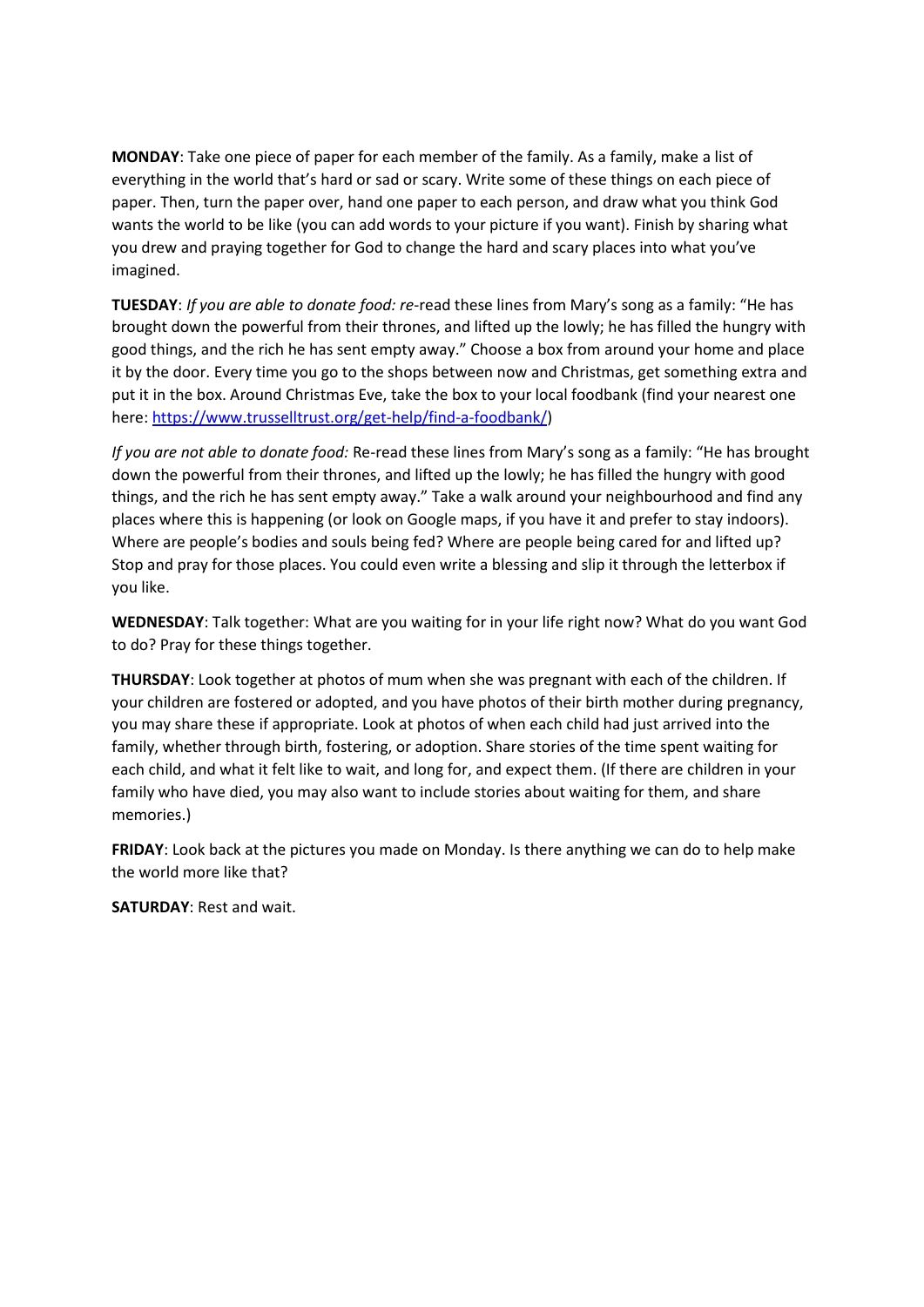### **Week 2: Voices from the Margins**

### **SECOND SUNDAY OF ADVENT (December 6 th):**

Read Luke 2:1-20 together.

In those days a decree went out from Emperor Augustus that all the world should be registered. This was the first registration and was taken while Quirinius was governor of Syria. All went to their own towns to be registered.

Joseph also went from the town of Nazareth in Galilee to Judea, to the city of David called Bethlehem, because he was descended from the house and family of David. He went to be registered with Mary, to whom he was engaged and who was expecting a child. While they were there, the time came for her to deliver her child. And she gave birth to her firstborn son and wrapped him in bands of cloth, and laid him in a manger, because there was no place for them in the inn.

# The Shepherds and the Angels

In that region there were shepherds living in the fields, keeping watch over their flock by night. Then an angel of the Lord stood before them, and the glory of the Lord shone around them, and they were terrified. But the angel said to them, "Do not be afraid; for see—I am bringing you good news of great joy for all the people: **<sup>11</sup>** to you is born this day in the city of David a Saviour, who is the Messiah, the Lord. This will be a sign for you: you will find a child wrapped in bands of cloth and lying in a manger." And suddenly there was with the angel a multitude of the heavenly host, praising God and saying,

"Glory to God in the highest heaven,

and on earth peace among those whom he favours!"

When the angels had left them and gone into heaven, the shepherds said to one another, "Let us go now to Bethlehem and see this thing that has taken place, which the Lord has made known to us." So they went with haste and found Mary and Joseph, and the child lying in the manger. When they saw this, they made known what had been told them about this child; and all who heard it were amazed at what the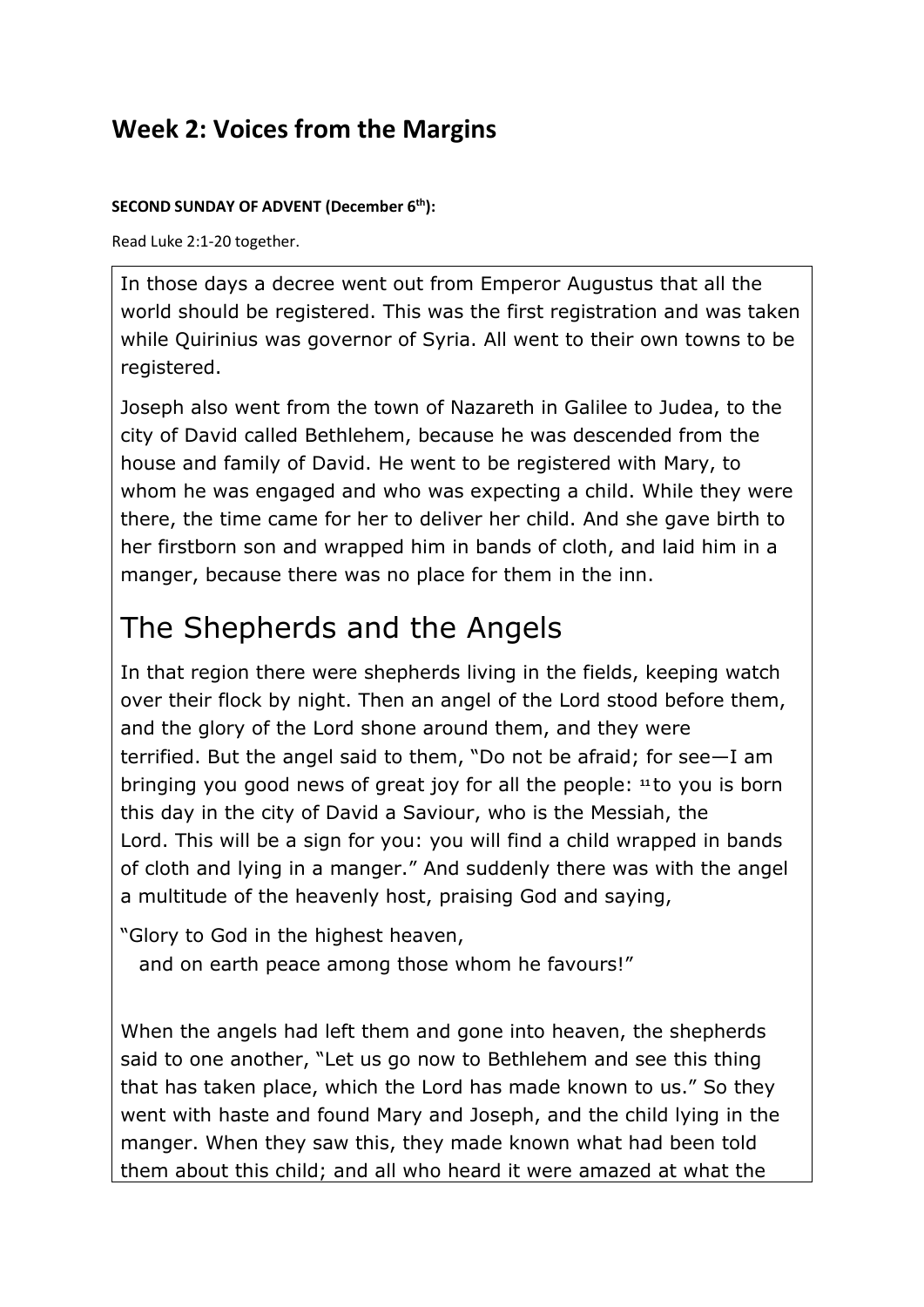shepherds told them. But Mary treasured all these words and pondered them in her heart.The shepherds returned, glorifying and praising God for all they had heard and seen, as it had been told them.

Ask the following questions and allow anyone who wants to to share an answer (there are no right or wrong answers).

*I wonder what your favourite part of that story was.*

*I wonder what the most important part of that story was.*

*I wonder why God chose to tell the shepherds first.*

*I wonder what the shepherds felt when they saw the baby.*

*I wonder why God chose to be born poor instead of rich.*

**MONDAY**: The Kings and shepherds welcomed Jesus into the world. Think of a time when somebody made you feel really welcome, and like you belonged and were important. Share these stories together as a family. Think about how you can help make your home, school, place of work, church, etc, more welcoming to people.

**TUESDAY**: *If you can afford to donate:* Go to Good Gifts [\(https://www.goodgifts.org/\)](https://www.goodgifts.org/), Oxfam Unwrapped [\(https://www.oxfam.org.uk/shop/oxfam-unwrapped](https://www.oxfam.org.uk/shop/oxfam-unwrapped) ) or a similar organisation. Choose together a gift that will help shepherds, or new mums and babies, in the world today.

*If you can't afford to donate:* God's first instructions to humans in the Bible were to care for the earth and everything in it. Mary and Joseph said yes to the job of caring for Jesus, God made human. The shepherds dedicate their lives to caring for the sheep. God is the Good Shepherd who loves and cares for all of us. Who cares for each of you? Who cared for you in the past? Pray together for all these people. If you want to, you can make thank-you cards for them. (*Note: if this activity is painful, and one or more of you realises you have not been cared for as you should be/should have been, then extend this activity to think about who you can ask for help in being cared for, or in addressing old wounds. Your vicar? A friend? A family member? Your GP?)*

**WEDNESDAY**: Read Matthew 2:1-12 together.

In the time of King Herod, after Jesus was born in Bethlehem of Judea, wise men from the East came to Jerusalem, asking, "Where is the child who has been born king of the Jews? For we observed his star at its rising, and have come to pay him homage." When King Herod heard this, he was frightened, and all Jerusalem with him; and calling together all the chief priests and scribes of the people, he inquired of them where the Messiah was to be born. They told him, "In Bethlehem of Judea; for so it has been written by the prophet: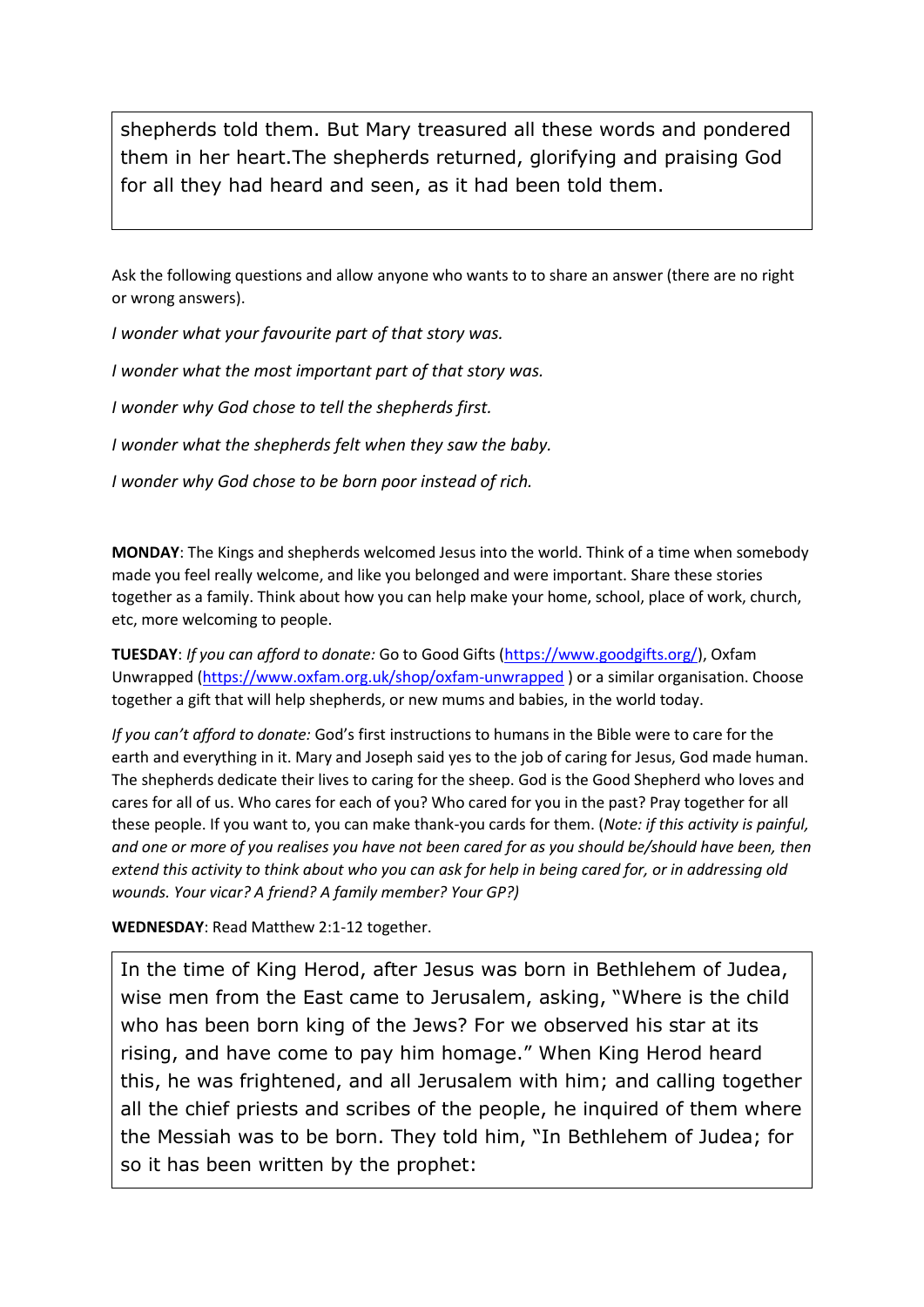'And you, Bethlehem, in the land of Judah, are by no means least among the rulers of Judah; for from you shall come a ruler who is to shepherd my people Israel.'"

Then Herod secretly called for the wise men and learned from them the exact time when the star had appeared. Then he sent them to Bethlehem, saying, "Go and search diligently for the child; and when you have found him, bring me word so that I may also go and pay him homage."

When they had heard the king, they set out; and there, ahead of them, went the star that they had seen at its rising,until it stopped over the place where the child was.

When they saw that the star had stopped, they were overwhelmed with joy. On entering the house, they saw the child with Mary his mother; and they knelt down and paid him homage. Then, opening their treasure chests, they offered him gifts of gold, frankincense, and myrrh. And having been warned in a dream not to return to Herod, they left for their own country by another road.

Ask the following questions and allow anyone who wants to to share an answer (there are no right or wrong answers).

*I wonder what your favourite part of the story was.*

*I wonder what the most important part of that story was.*

*I wonder why the wise men wanted to come see the baby.*

*I wonder how Mary and Joseph felt when the wise men came.*

*I wonder what it feels like to go on a long journey.*

**THURSDAY**: Jesus is called the Prince of Peace, and in yesterday's story he was called King of the Jews. In the story, wise leaders who might be Kings came to visit him. Make a list, as a family, of the things that make someone a good leader. Pray for everyone who has power, in your community, local government, national government, and around the world, that they show these values.

**FRIDAY**: Turn off all the electric lights in the house, all the TVs, all the radios, and put all your phones in another room. Light a candle (or download the free NIGHT CANDLE app, if you don't have a candle and lighter/matches). Sit in silence for one minute (if there are very young children) or two minutes. Pray for God's peace to come into the world. Pray for God to open your hearts to welcome Jesus.

**SATURDAY**: Rest and wait.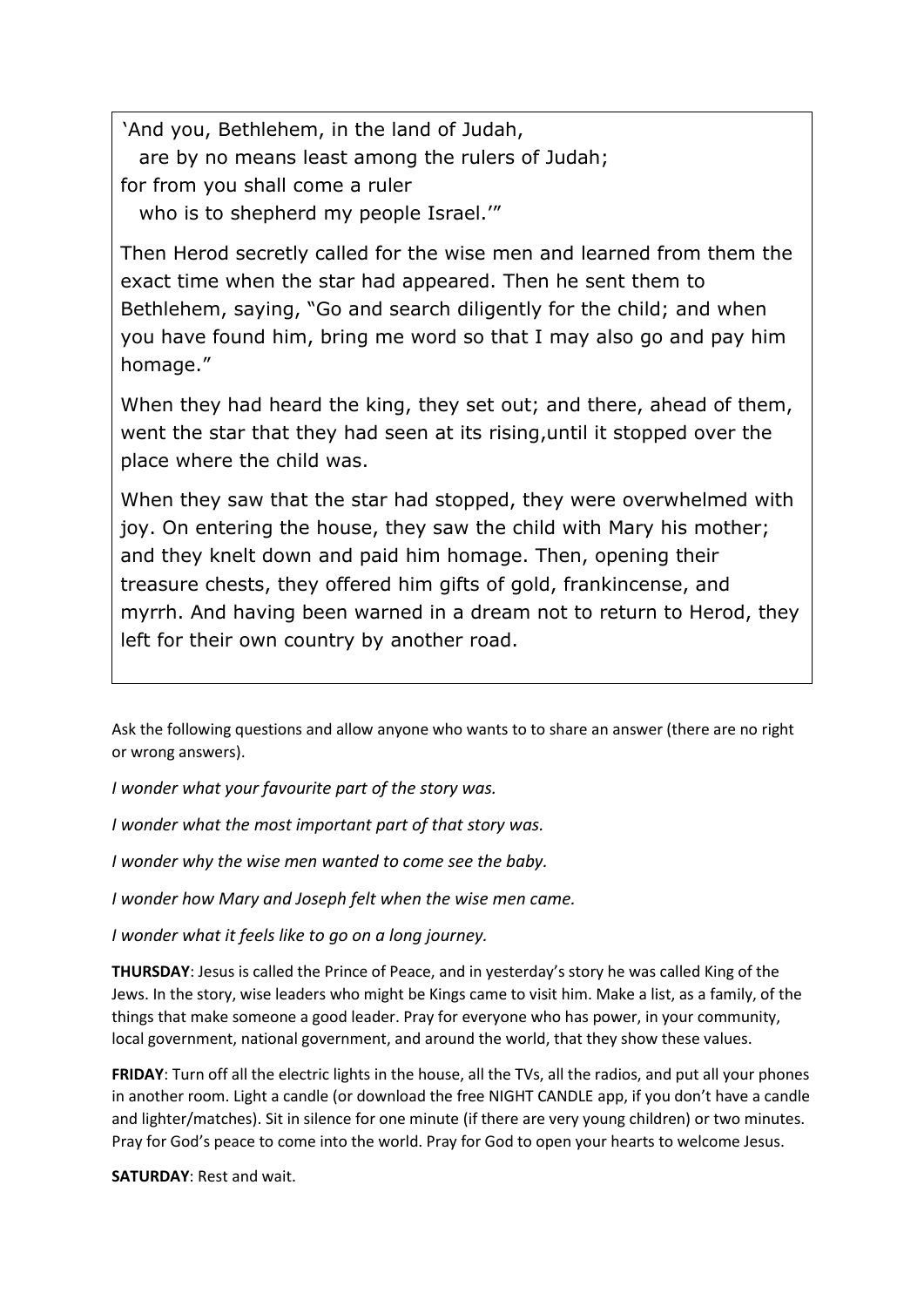### **Week 3: Jesus as Other**

### **THIRD SUNDAY OF ADVENT (December 13 th):**

Read Matthew 2:13-15 and 19-21 together.

Now after they had left, an angel of the Lord appeared to Joseph in a dream and said, "Get up, take the child and his mother, and flee to Egypt, and remain there until I tell you; for Herod is about to search for the child, to destroy him." Then Joseph got up, took the child and his mother by night, and went to Egypt, and remained there until the death of Herod. This was to fulfil what had been spoken by the Lord through the prophet, "Out of Egypt I have called my son."

## The Return from Egypt

When Herod died, an angel of the Lord suddenly appeared in a dream to Joseph in Egypt and said, "Get up, take the child and his mother, and go to the land of Israel, for those who were seeking the child's life are dead." Then Joseph got up, took the child and his mother, and went to the land of Israel.

Ask the following questions and allow anyone who wants to to share an answer (there are no right or wrong answers).

*I wonder what your favourite part of that story was.*

*I wonder what the most important part of that story was.*

*I wonder what it felt like for Mary and Joseph to have to leave home in order to be safe.*

*I wonder what it was like when they arrived in Egypt.*

*I wonder what might have made them feel welcome and included.*

*I wonder why Herod wanted to hurt Jesus.*

**MONDAY**: Talk together as a family about what you've heard about the word "refugee." What does it mean? Look up "what is a refugee" if you have internet? What do you discover? What kind of dangers might Mary and Joseph and Jesus have had to face along their journey? If you can, write an email or postcard to your MP asking them to help refugees be safe in this country.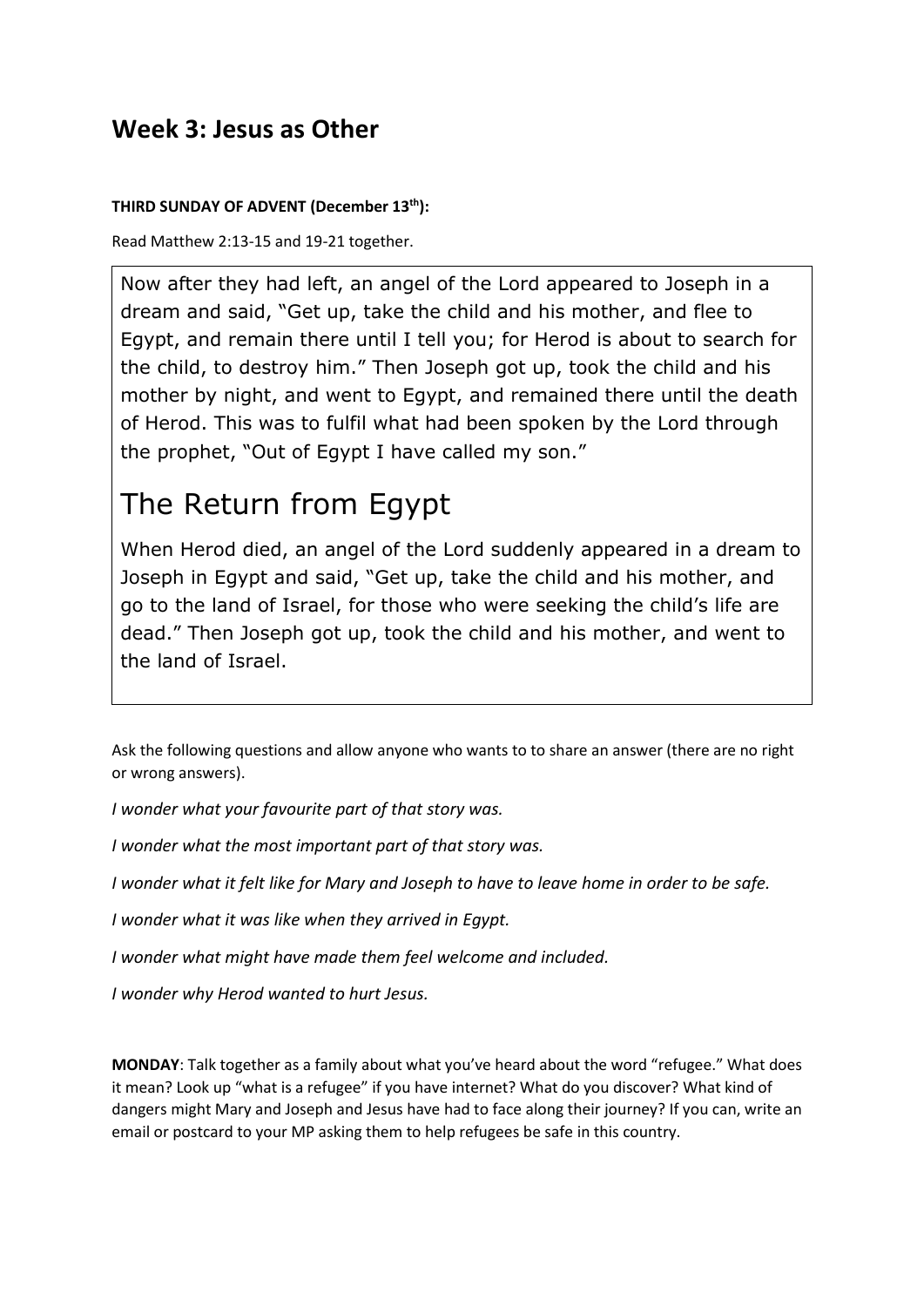If your family are refugees, spend some time today thinking about the ways in which your journey was similar to the one Jesus's family took. Who showed God's love to you along the way? What has made you feel safe/unsafe in this country?

**TUESDAY**: Take some time, as a family, to each draw a picture of a place where you feel really safe. If you need to imagine one, you can do an imaginary place instead. Share your pictures together. What is there? Who is there?

**WEDNESDAY**: Think about all the people Jesus has been with, or been like, in the stories you've read so far. Write what they're like, and anyone you know who might be like them. This can be an individual you know, or a group of people, or someone/a group you've heard about in the news. I've included some to start you off. Add your own!

| Mary        | Joseph                            | Shepherds   |
|-------------|-----------------------------------|-------------|
| Young mum   | Caring for a child that isn't his | Poor        |
| Wise men    | Jesus                             | Anyone else |
| Rich people | Has to leave home to be safe      |             |

When you're done, pray for all the people in your list.

**THURSDAY**: Talk together as a family – what does it mean for God to become a person like us? Is that important? Why or why not?

**FRIDAY**: If you have a Nativity set at home, have the children spend some time today putting together their own show, using the characters, to tell the stories you've heard so far. Adults can provide refreshments if they want. Children could also make programmes, lighting effects, etc. Present the show for the adults.

If you don't have a Nativity set, you could either print off this paper one: <http://madebyjoel.com/2013/12/paper-city-nativity-scene-joyfully-expanded.html> or use other toys and household items to make the characters and settings of the story.

If your household has only one child, they can do this as a solo project, or draft one or more adult in to help. However, the child is in charge of how the story is told. They could also join up with friends over Zoom to do a "virtual Nativity play."

**SATURDAY**: Rest and wait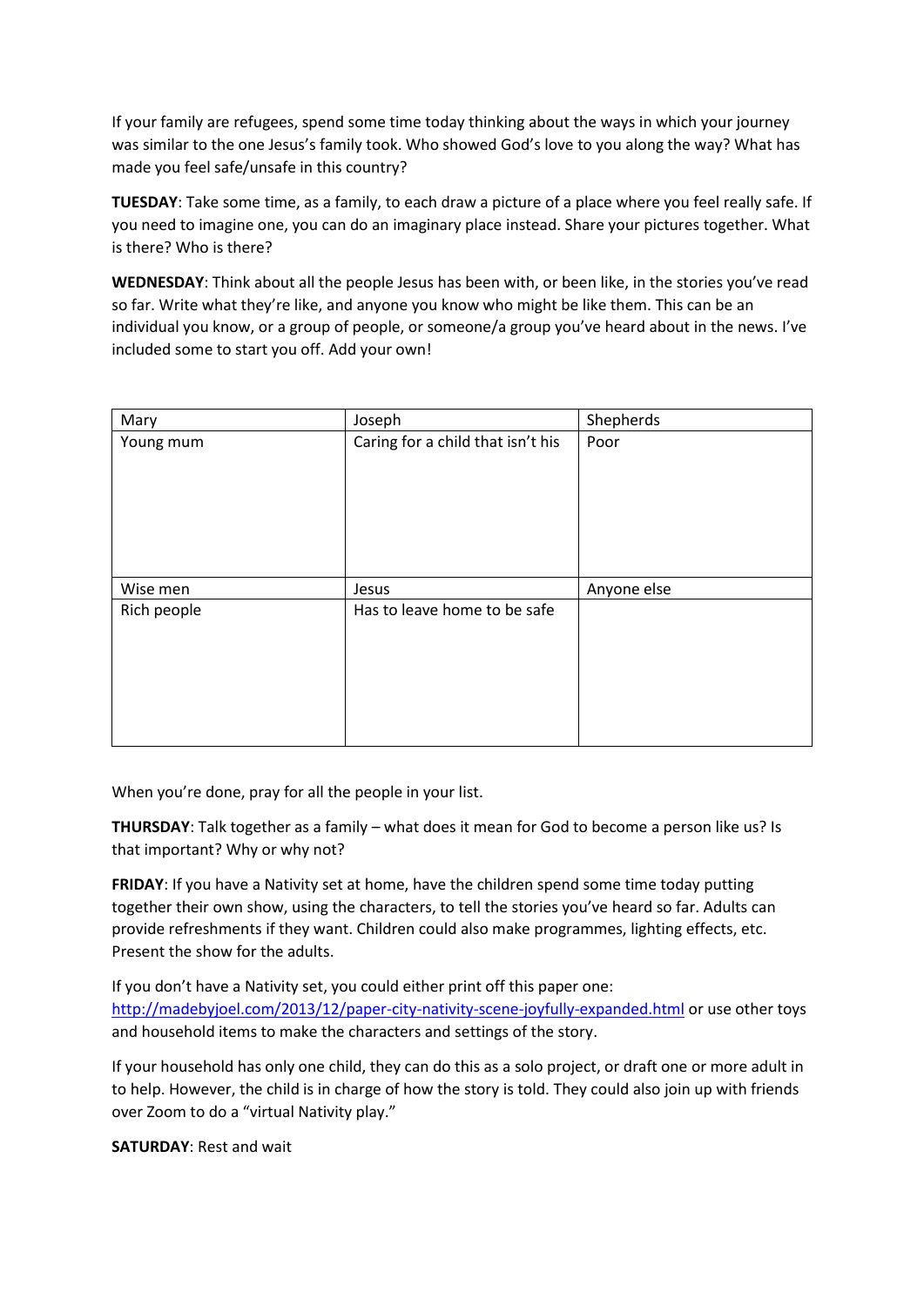### **Week 4: God with Us**

#### **FOURTH SUNDAY OF ADVENT (December 20th):** Read John 1:1-5, and verse 14 together.

In the beginning was the Word, and the Word was with God, and the Word was God. He was in the beginning with God. All things came into being through him, and without him not one thing came into being. What has come into being in him was life, and the life was the light of all people. The light shines in the darkness, and the darkness did not overcome it.

And the Word became flesh and lived among us, and we have seen his glory, the glory as of a father's only son, full of grace and truth.

Ask the following questions and allow anyone who wants to to share an answer (there are no right or wrong answers).

*I wonder what your favourite part of this reading was.*

*I wonder what the most important part of this reading was.*

*I wonder what the writer means when they talk about "the Word."*

*I wonder what the writer means when they say "the Word became flesh."*

*I wonder how this reading makes you feel.*

**MONDAY**: Here are some of the ways in which Jesus describes himself, or is described, in the Bible. Which is your favourite? Would you add any others? If you want to, choose one or two and draw a picture of them.

| <b>WORD</b>            | KING              | <b>SHEPHERD</b> | GATE          |
|------------------------|-------------------|-----------------|---------------|
| <b>VINE</b>            | THE PATH          | LIGHT           | KING          |
| <b>PRINCE OF PEACE</b> | COUNSELLOR/HELPER | <b>TEACHER</b>  | Add your own! |

**TUESDAY:** We talk about Jesus coming into the world as light shining in darkness. What do you know about light from Science lessons? Did you know that light looks plain, but actually has all the colours inside it? Try this simple experiment to make a rainbow out of light at home:

<https://www.physicscentral.com/experiment/physicsathome/rainbow.cfm> . How does the experiment work? What do the different colours make you think of? How is the light of God like a rainbow? How is it different? Did you make a rainbow for the NHS this year? Finish by praying for all the places in the world, or in your own life, that feel dark and sad, that God's beautiful rainbow light can come into them. Pray for all health care workers, that they can be signs of God's light in times of sickness.